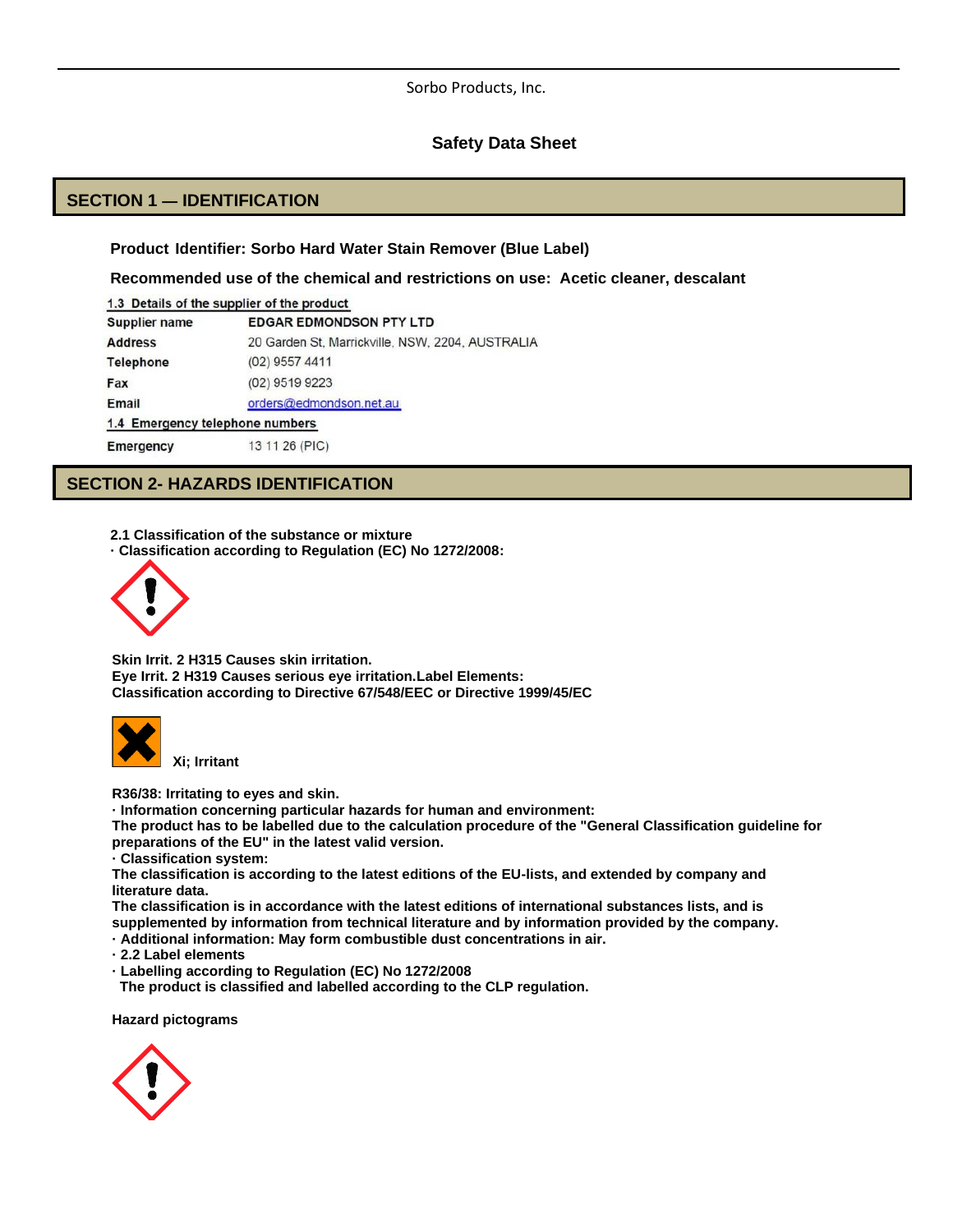# **SECTION 2- HAZARDS IDENTIFICATION (continued)**

**GHS07**

- **• Signal word Warning**
- **• Hazard statements**
- **H315 Causes skin irritation.**
- **H319 Causes serious eye irritation.**
- **• Precautionary statements**
- **P280 Wear protective gloves / eye protection.**

**P305+P351+P338 IF IN EYES: Rinse cautiously with water for several minutes. Remove contact lenses, if present and easy to do. Continue rinsing.**

**P332+P313 If skin irritation occurs: Get medical advice/attention. P337+P313 If eye irritation persists: Get medical advice/attention. P302+P352 IF ON SKIN: Wash with plenty of water/…**

- **P501 Dispose of contents/container in accordance with local/regional/national/international regulations.**
- **• Hazard description:**
- **• WHMIS-symbols:**

**D2B - Toxic material causing other toxic effects E - Corrosive material**

**NFPA ratings (scale 0 - 4)**



**Health = 3 Fire = 0 Reactivity = 0**

**HMIS-ratings (scale 0 –4)**



**Health = 3 Fire = 0 Reactivity = 0**

- **· HMIS Long Term Health Hazard Substances**
- **14808-60-7 Quartz (SiO2)**
- **· 2.3 Other hazards**
- **· Results of PBT and vPvB assessment**
- **· PBT: Not applicable.**
- **· vPvB: Not applicable.**

# **SECTION 3 – COMPOSITION/INFORMATION ON INGREDIENTS**

**· 3.2 Mixtures**

**· Description: Mixture of substances listed below with nonhazardous additions.**

| <b>Chemical Name</b>                  | CAS#       | <b>Concentration</b> |
|---------------------------------------|------------|----------------------|
| Diatomaceous earth (Silica-Amorphous) | 61790-53-2 | 25-50%               |
| Sulphamidic acid                      | 5329-14-6  | 10-25%               |
| Quartz (SiO2)                         | 14808-60-7 | $2 - 3%$             |

Note: The exact concentration of the above listed chemicals is being withheld as a trade secret.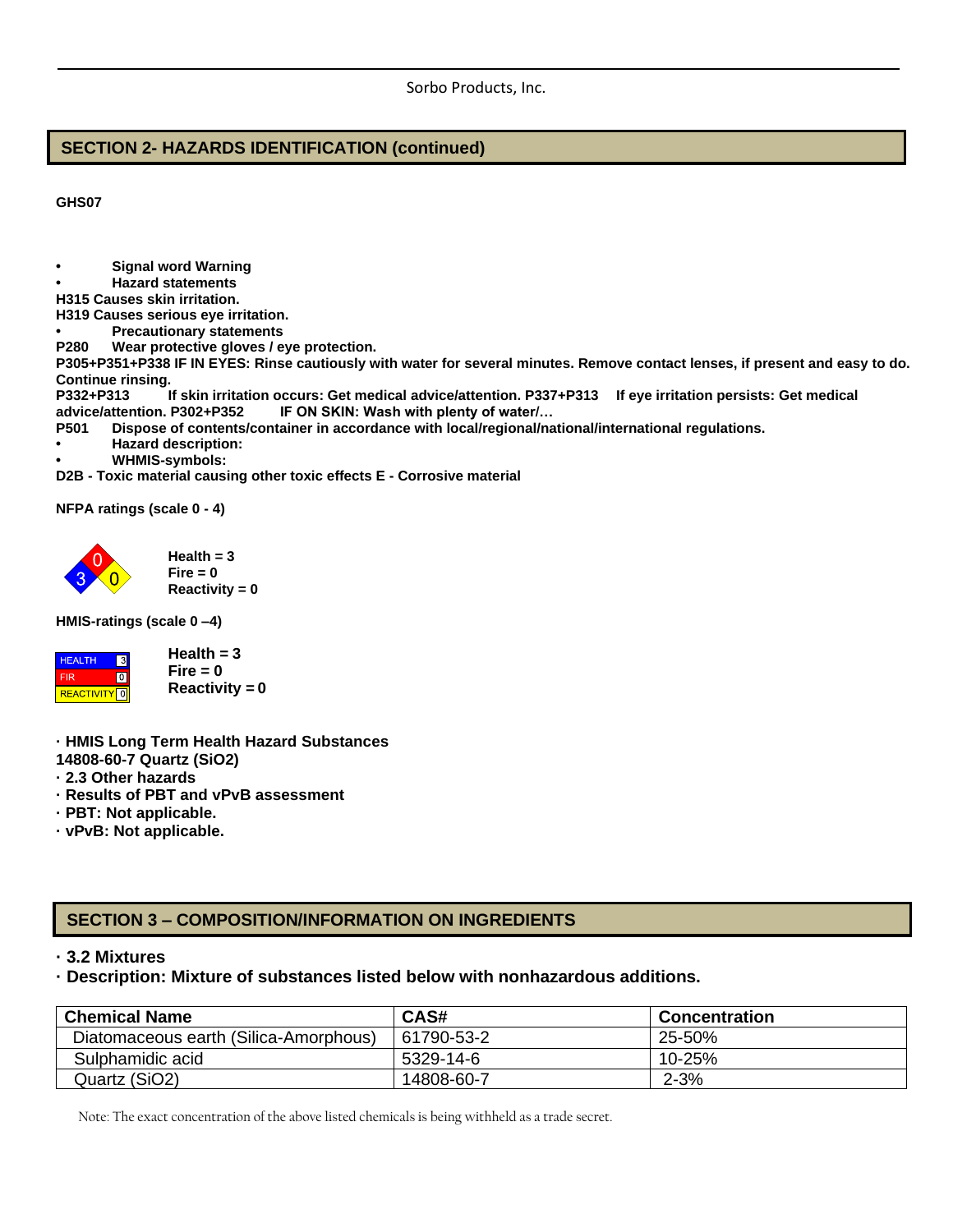### **SECTION 4- FIRST AID MEASURES**

**· 4.1 Description of first aid measures · General information: Immediately remove any clothing soiled by the product.**

**Take affected persons out into the fresh air.**

**Inhalation:** Supply fresh air; consult doctor in case of complaints.

**Skin Contact:** Brush off loose particles from skin. Immediately rinse with water. If skin irritation continues, consult a doctor. Seek immediate medical help for blistering or open wounds.

**Eye Contact:** Remove contact lenses if worn, if possible. Rinse opened eye for several minutes under running water. Then consult a doctor.

**Ingestion:** Rinse out mouth and then drink plenty of water. Do not induce vomiting; call for medical help immediately.

**Side Effects Acute and Chronic**: Cramp, Nausea, Coughing, Gastric or intestinal disorders. Breathing difficulty, Thirst, Irritant to skin and mucous membranes. Irritant to eyes.

**Hazards:** Danger of gastric perforation. Danger of circulatory collapse.

**Indication of any immediate medical attention and special treatment:** Medical supervision for at least 48 hours. If necessary oxygen respiration treatment.

### **SECTION 5- FIRE-FIGHTING MEASURES**

#### **5.1 Extinguishing media**

**Suitable extinguishing agents:** Use fire extinguishing methods suitable to surrounding conditions. **For safety reasons unsuitable extinguishing agents:** None.

**5.2 Special hazards arising from the substance or mixture**

Formation of toxic gases is possible during heating or in case of fire.

#### **5.3 Advice for firefighters**

**Protective equipment:** Wear self-contained respiratory protective device. Wear fully protective suit. **Additional information:** Eliminate all ignition sources if safe to do so.

### **SECTION 6— ACCIDENTAL RELEASE MEASURES**

#### **6.1 Personal precautions, protective equipment and emergency procedures**

Use respiratory protective device against the effects of fumes/dust/aerosol. Wear protective equipment. Keep unprotected persons away. Ensure adequate ventilation Avoid formation of dust.

#### **6.2 Environmental precautions:**

Do not allow to enter sewers/ surface or ground water. Inform respective authorities in case of seepage into water course or sewage system.

**6.3 Methods and material for containment and cleaning up:** Pick up mechanically.

Send for recovery or disposal in suitable receptacles.

#### **6.4 Reference to other sections**

See Section 7 for information on safe handling. See Section 8 for information on personal protection equipment. See Section 13 for disposal information.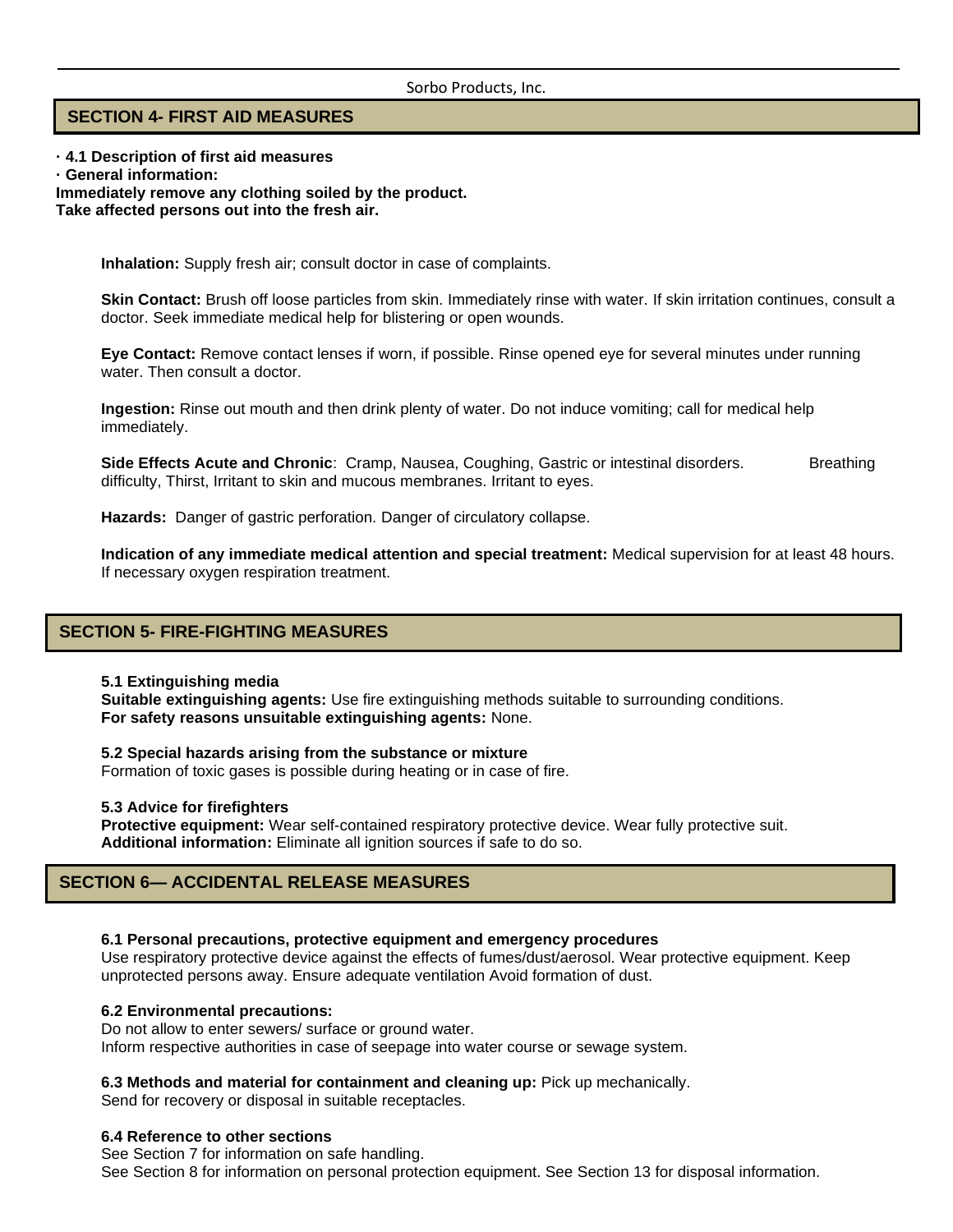## **SECTION 7—HANDLING AND STORAGE**

#### **7.1 Precautions for safe handling**

Prevent formation of dust.

Any unavoidable deposit of dust must be regularly removed. Store in cool, dry place in tightly closed receptacles. Use only in well ventilated areas.

**Information about fire - and explosion protection:** Dust can combine with air to form an explosive mixture.

**7.2 Conditions for safe storage, including any incompatibilities Storage: Requirements to be met by storerooms and receptacles:** Store in a cool location. Store only in the original receptacle. Protect from humidity and water. **Information about storage in one common storage facility:** Store away from foodstuffs. Store away from metals. Do not store together with alkalis (caustic solutions). **Further information about storage conditions:** Keep container tightly sealed. Protect from heat and direct sunlight. Store in dry conditions.

**7.3 Specific end use(s)** No further relevant information available.

# **SECTION 8— EXPOSURE CONTROLS/PERSONAL PROTECTION**

**Additional information about design of technical facilities:** No further data; see item 7. **8.1 Control parameters Ingredients with limit values that require monitoring at the workplace:**

#### **Diatomaceous earth (Silica-Amorphous) CAS# 61790-53-2**

PEL (USA) 20mppcf or 80mg/m3 /%SiO2 REL (USA) Long-term value: 6 mg/m<sup>3</sup> - See Pocket Guide App. C TLV (USA) TLV withdrawn EL (Canada) Long-term value: 4\* 1,5\*\* mg/m<sup>3</sup> - \*total, \*\*respirable EV (Canada) Long-term value: 10\* 3\*\* mg/m<sup>3</sup> - uncalcined; \*inhalable;\*\*respirable

## **Quartz (SiO2) CAS# 14808-60-7**

PEL (USA) see Quartz listing REL (USA) Long-term value: 0,05\* mg/m<sup>3</sup> - \*respirable dust; See Pocket Guide App. A TLV (USA) Long-term value: 0,025<sup>\*</sup> mg/m<sup>3</sup> - \*as respirable fraction EL (Canada) Long-term value: 0,025 mg/m<sup>3</sup> - ACGIH A2; IARC 1 EV (Canada) Long-term value:  $0.10^*$  mg/m<sup>3</sup> - \*respirable fraction

**DNELs** No further relevant information available. **PNECs** No further relevant information available **Additional information:** The lists valid during the making were used as basis.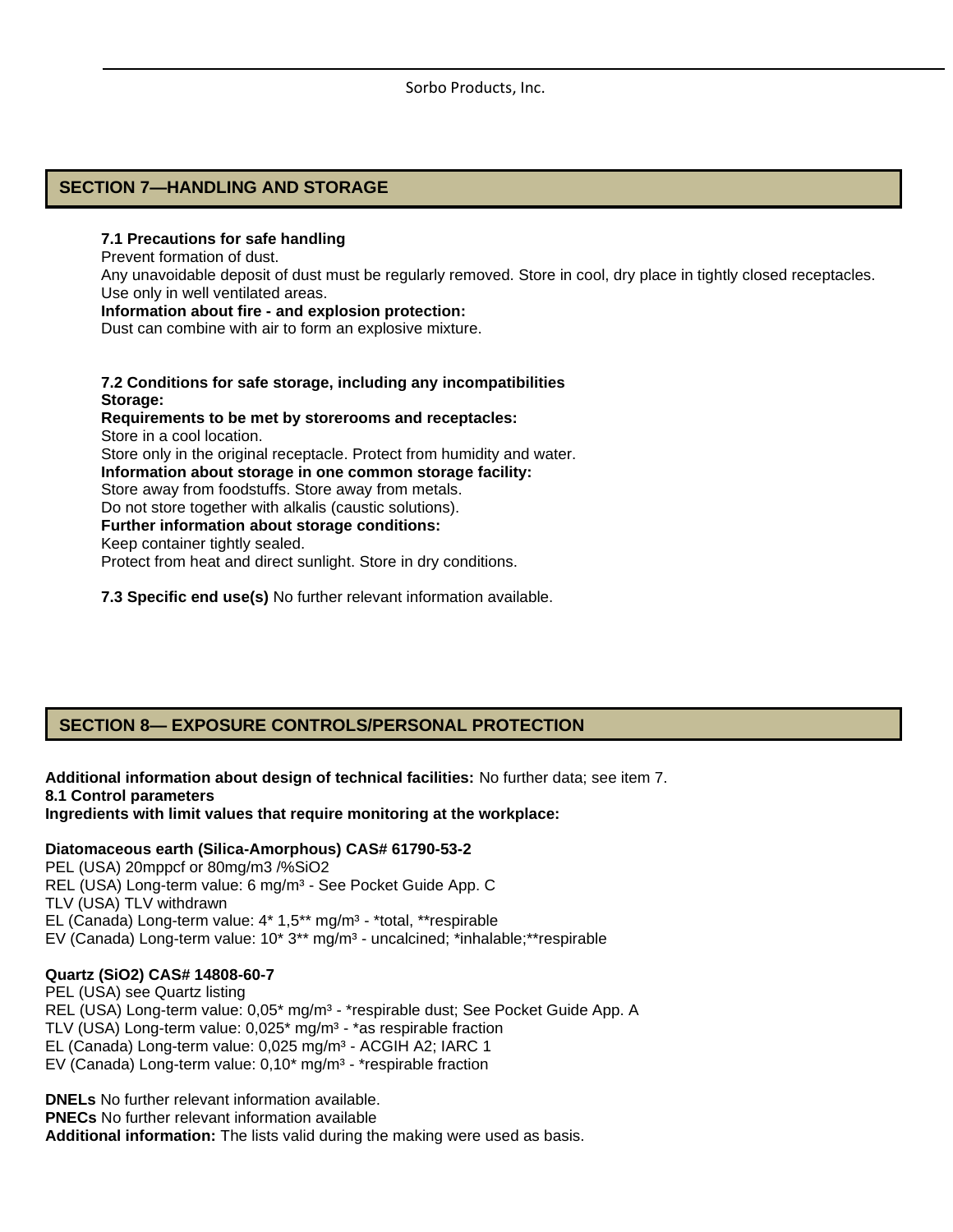# **SECTION 8— EXPOSURE CONTROLS/PERSONAL PROTECTION (continued)**

**8.2 Exposure controls Personal protective equipment: General protective and hygienic measures:** The usual precautionary measures are to be adhered to when handling chemicals. Keep away from foodstuffs, beverages and feed. Immediately remove all soiled and contaminated clothing. Wash hands before breaks and at the end of work. Avoid contact with the eyes and skin. Do not inhale dust / smoke / mist.

### **Respiratory protection:**

Not required under normal conditions of use. Use suitable respiratory protective device in case of insufficient ventilation. For spills, respiratory protection may be advisable.

#### **Protection of hands:** Protective gloves



The glove material has to be impermeable and resistant to the product/ the substance/ the preparation. Selection of the glove material on consideration of the penetration times, rates of diffusion and the degradation.

#### **Material of gloves**

The selection of the suitable gloves does not only depend on the material, but also on further marks of quality and varies from manufacturer to manufacturer. As the product is a preparation of several substances, the resistance of the glove material can not be calculated in advance and has therefore to be checked prior to the application.

#### **Penetration time of glove material**

The exact break through time has to be found out by the manufacturer of the protective gloves and has to be observed.

#### **Eye protection:** Safety glasses



**Body protection:** Acid resistant protective clothing

# **Limitation and supervision of exposure into the environment**

No further relevant information available.

### **Risk management measures**

See Section 7 for additional information. No further relevant information available.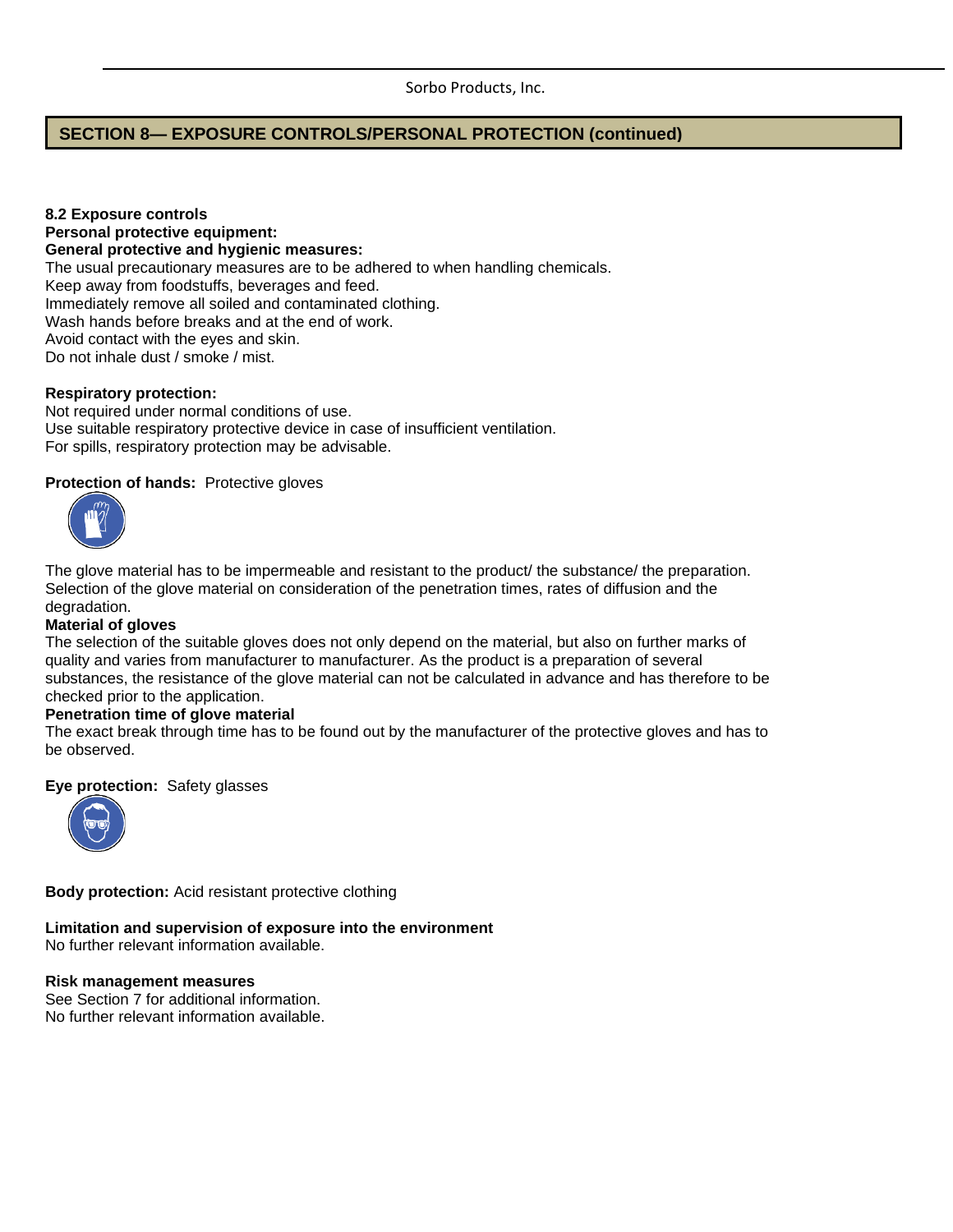### **SECTION 9— PHYSICAL AND CHEMICAL PROPERTIES**

**Appearance:** White Powder **Odor:** Odorless **Odor threshold:** Not determined **pH:**  $1.5 - 2.0$  (in solution) **Melting/Freezing Point:** Not determined **Initial boiling point and boiling range:** Not determined **Flash Point:** Not applicable **Flash Point Method:** Not applicable **Evaporation Rate:** Not applicable **Flammability:** Not determined **Lower Flammable limit:** Not determined **Upper Flammable limit:** Not determined **Vapor Pressure:** Not applicable **Vapor Density:** Not applicable **Relative Density:** Not determined **Solubility in Water:** soluble **Other Solubility (ies):** Not determined **Partition Coefficient:** Not determined **Auto Ignition Temperature:** Product is not self-igniting. **Decomposition Temp:** Not determined **Viscosity:** Not applicable **Other physical/chemical comments:** No further relevant information available.

# **SECTION 10— STABILITY AND REACTIVITY**

**10.1 Reactivity 10.2 Chemical stability Thermal decomposition / conditions to be avoided:** No decomposition if used and stored according to specifications.

#### **10.3 Possibility of hazardous reactions**

Toxic fumes may be released if heated above the decomposition point. Reacts with light alloys in the presence of moisture to form hydrogen. As the product is supplied it is not capable of dust explosion; however enrichment with fine dust causes risk of dust explosion. Reacts with alkali (lyes). Reacts with strong oxidizing agents.

**10.4 Conditions to avoid** Moisture. **10.5 Incompatible materials:** No further relevant information available.

### **10.6 Hazardous decomposition products:**

Sulphur oxides (SOx) Nitrogen oxides (NOx) Ammonia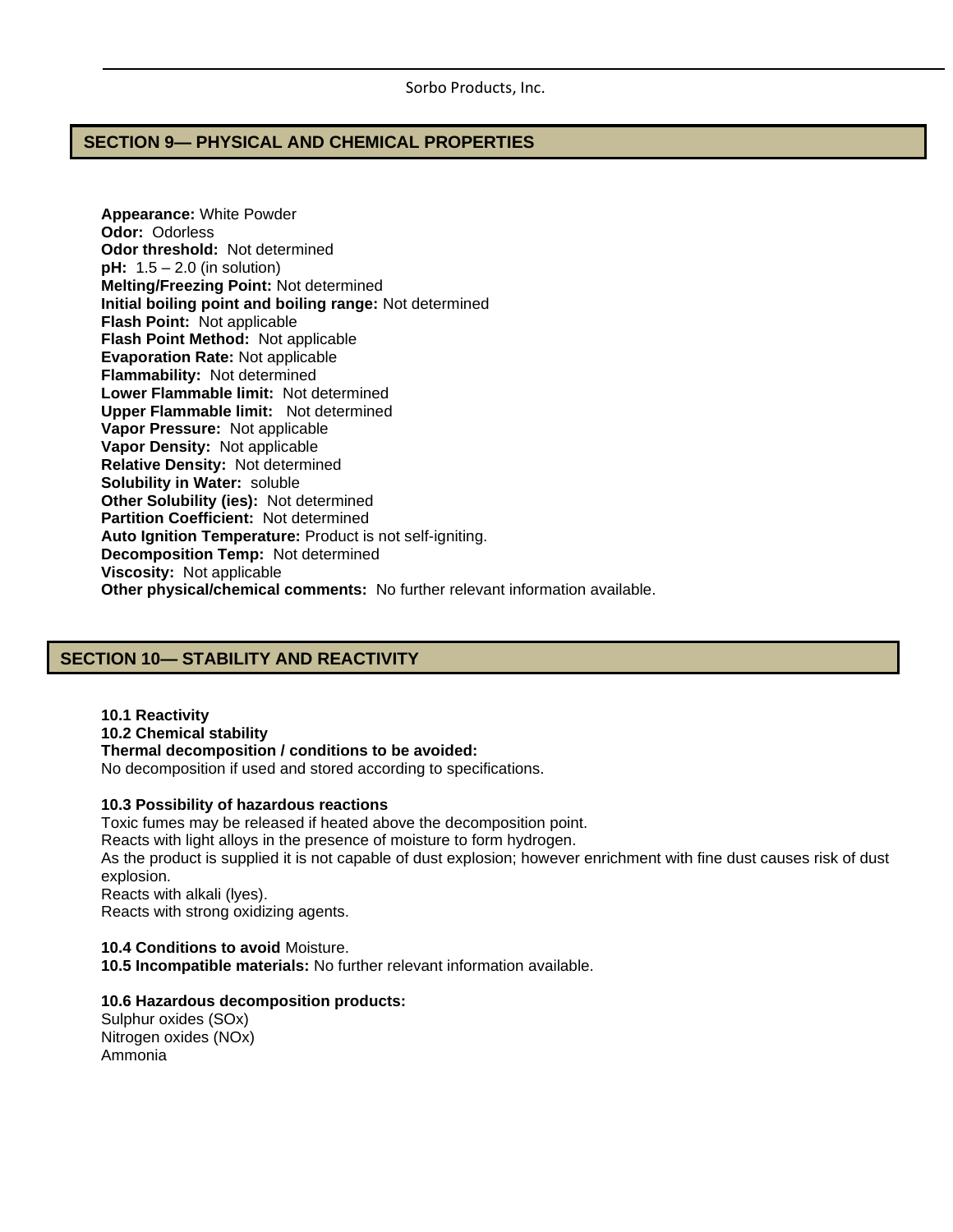### **SECTION 11—TOXICOLOGICAL INFORMATION**

**11.1 Information on toxicological effects Acute toxicity: LD/LC50 values relevant for classification: 5329-14-6 sulphamidic acid -** Oral LD50 3160 mg/kg (rat)

**Primary irritant effect: on the skin:** Irritant to skin and mucous membranes. **on the eye:** Irritating effect. **Sensitization:** No sensitizing effects known.

#### **Additional toxicological information:**

The product shows the following dangers according to the calculation method of the General EU Classification Guidelines for Preparations as issued in the latest version: Irritant Swallowing will lead to a strong caustic effect on mouth and throat and to the danger of perforation of esophagus and stomach.

## SECTION 12- ECOLOGICAL INFORMATION

#### **12.1 Toxicity**

**Aquatic toxicity:** The product contains materials that are harmful to the environment.

**12.2 Persistence and degradability:** No further relevant information available.

**12.3 Bioaccumulative potential:** No further relevant information available.

**12.4 Mobility in soil:** No further relevant information available.

**Ecotoxical effects:**

**Remark:** After neutralization toxicitity cannot be recognized any longer.

#### **Additional ecological information:**

#### **General notes:**

Water hazard class 1 (German Regulation) (Self-assessment): slightly hazardous for water

This statement was deduced from the properties of the single components.

Do not allow undiluted product or large quantities of it to reach ground water, water course or sewage system.

Rinse off of bigger amounts into drains or the aquatic environment may lead to decreased pH-values. A low pH-value harms aquatic organisms. In the dilution of the use-level the pH-value is considerably

increased, so that after the use of the product the aqueous waste, emptied into drains, is only low water-dangerous. **12.5 Results of PBT and vPvB assessment**

**PBT:** Not applicable.

**vPvB:** Not applicable.

**12.6 Other adverse effects:** No further relevant information available.

# **SECTION 13- DISPOSAL CONSIDERATIONS**

### **13.1 Waste treatment methods**

#### **Recommendation**

Must not be disposed together with household garbage. Do not allow product to reach sewage system. Dilute concentrate with water and neutralize afterwards with suitable material (lime or chalk). The formed salts are inert and pose little hazard.

Small amounts may be diluted with plenty of water and washed away. Dispose of bigger amounts in accordance with Local Authority requirements.

### **Uncleaned packaging:**

**Recommendation:** Disposal must be made according to official regulations.

**Recommended cleansing agents:** Water, if necessary together with cleansing agents.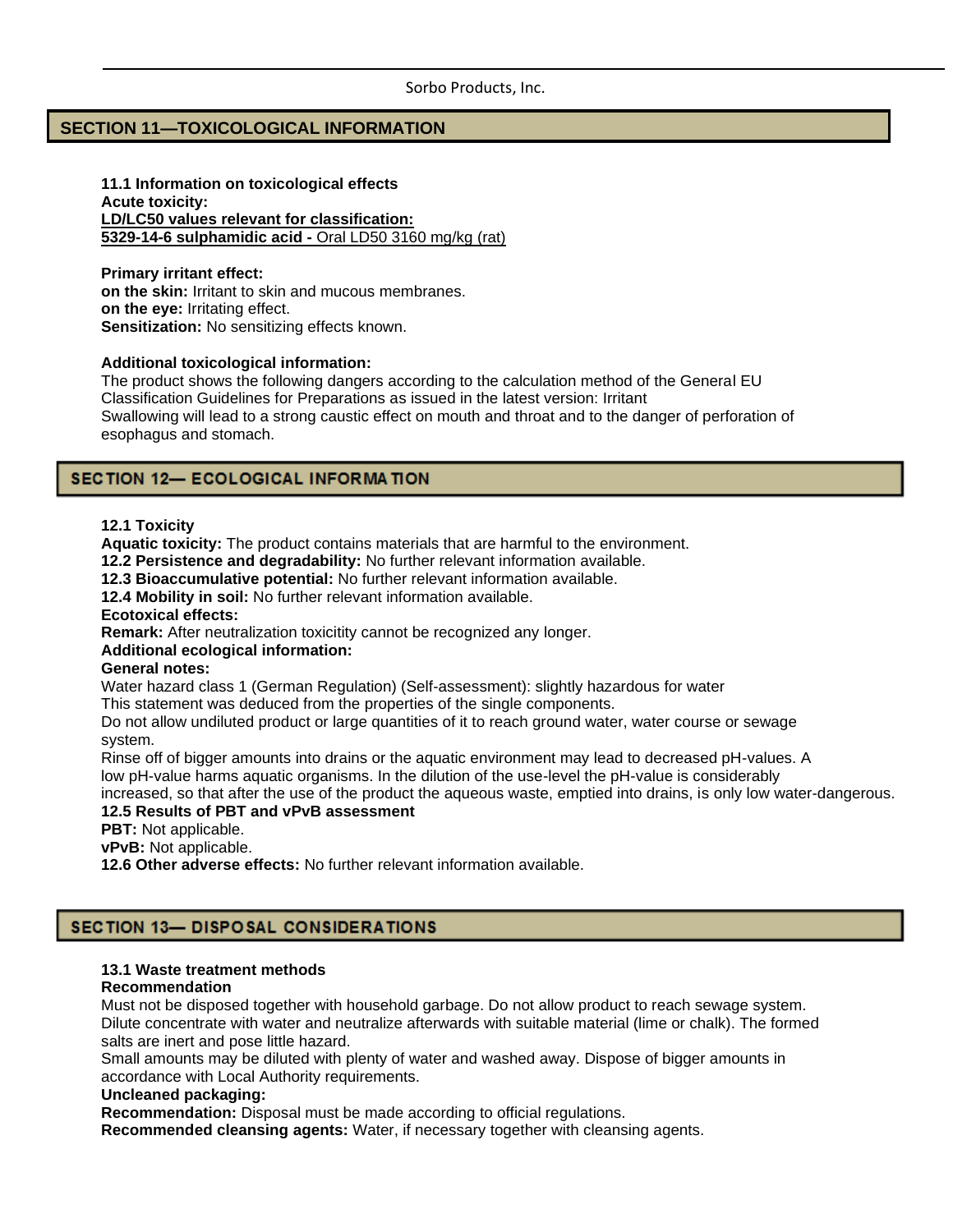# **SECTION 14—TRANSPORTATION INFORMATION**

**US 49 CFR/DOT Information:** Not regulated

**Special Precautions for user:** Not applicable

**Environmental hazards: Marine pollutant:** No

**Transportation for Bulk According to Annex II of Marpol 73/78 and the IBC Code:** Not applicable

# **SECTION 15— REGULATORY INFORMATION**

**15.1 Safety, health and environmental regulations/legislation specific for the substance or mixture United States (USA) - SARA Section 355 (extremely hazardous substances):** None of the ingredients is listed. **Section 313 (Specific toxic chemical listings):** None of the ingredients is listed. **TSCA (Toxic Substances Control Act):** All ingredients are listed.

**Proposition 65 (California):**

**Chemicals known to cause cancer:** Quartz (SiO2) CAS# 14808-60-7 **Chemicals known to cause reproductive toxicity for females:** None of the ingredients is listed. **Chemicals known to cause reproductive toxicity for males:** None of the ingredients is listed. **Chemicals known to cause developmental toxicity:** None of the ingredients is listed.

**Carcinogenic Categories**

**EPA (Environmental Protection Agency)** None of the ingredients is listed.

### **IARC (International Agency for Research on Cancer):**

Diatomaceous earth (Silica-Amorphous) CAS# 61790-53-2 **3** Quartz (SiO2) CAS# 14808-60-7 **1**

**TLV (Threshold Limit Value established by ACGIH)** Quartz (SiO2) CAS# 14808-60-7 **A2**

**NIOSH-Ca (National Institute for Occupational Safety and Health)** Quartz (SiO2) CAS# 14808-60-7

**OSHA-Ca (Occupational Safety & Health Administration**): None of the ingredients is listed.

**Canada**

**Canadian Domestic Substances List (DSL):** All ingredients are listed. **Canadian Ingredient Disclosure list (limit 0.1%):** None of the ingredients is listed. **Canadian Ingredient Disclosure list (limit 1%):** All ingredients are listed.

**15.2 Chemical safety assessment:** A Chemical Safety Assessment has not been carried out.